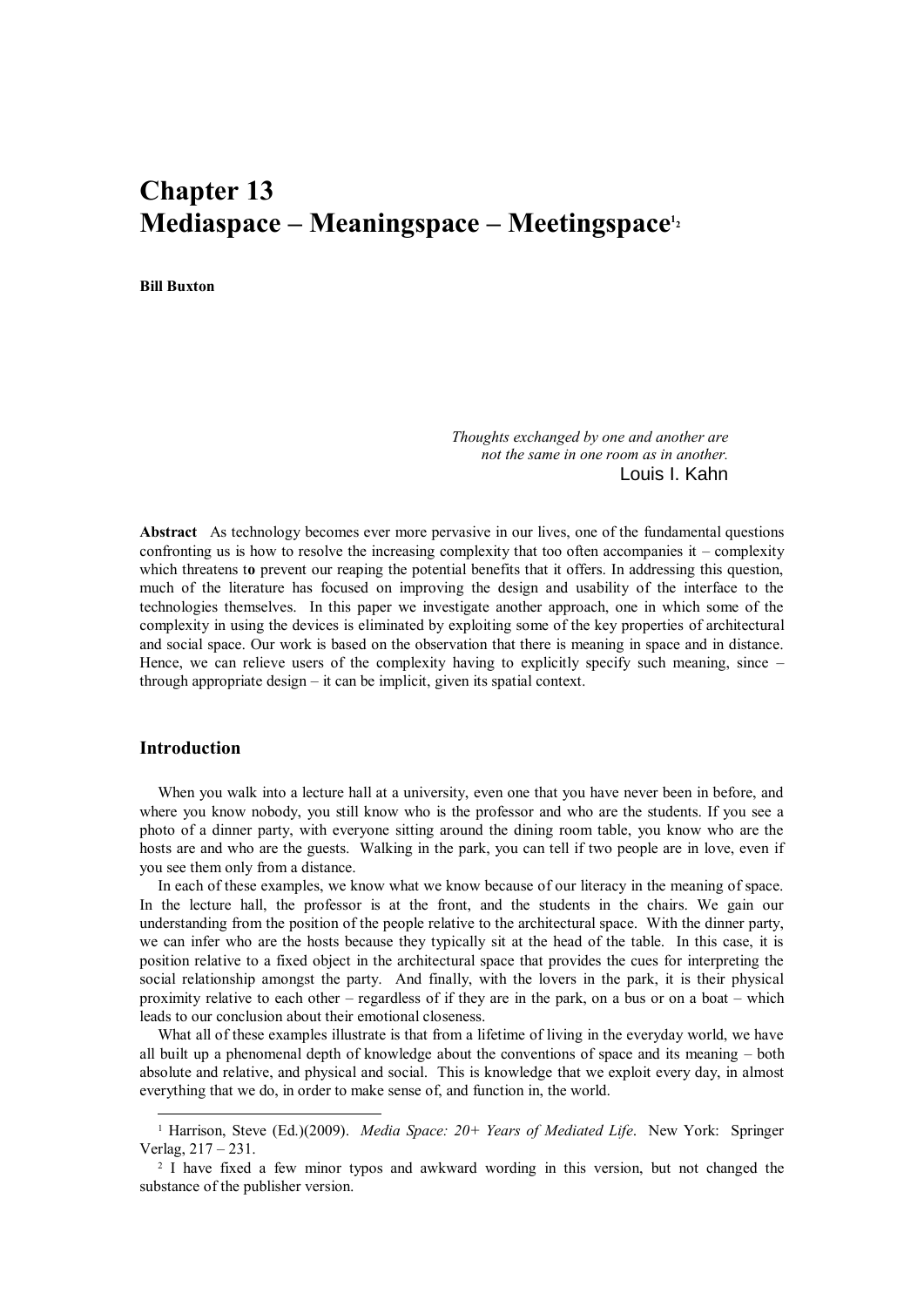It is also something that can be exploited to reduce the complexity and intrusiveness of the technologies that we introduce into our world. This is something that the examples discussed in this chapter are intended to illustrate.

The examples discussed have been implemented and used in practice. The approach was opportunistic: to do smart things with stupid technologies. Rather than make engineering breakthroughs, our objective was to create an opportunity to gain experience living with these technologies *before* they were commercially viable. Our hope was that the human insights gained might help inform future design practice and development. Our mantra, while doing this work was as follows:

*The only way to engineer the future tomorrow is to have lived in it yesterday.* 

## **Background**

In the 1980s I was involved in two projects at Xerox PARC. One was the *Ubiquitous Computing* project led by Mark Weiser, which was to have a major impact on our thinking about the future of computation (Weiser 1991). The other was the *Mediaspace Project*, initiated by Bob Stults, Steve Harrison and Sara Bly (Stults 1986; Bly, Harrison & Irwin 1993).

The former had to do with digital computers, and as manifest at PARC at the time, primarily penbased computing on three scales: palm-sized "tabs", slate-sized tablets, and whiteboard sized panels. All were networked using (then) uncommon wireless technologies (infrared and packet radio), and had high levels of interoperability.

On the other hand, the Mediaspace work had to do with audio/video technologies that let designers, in particular, better collaborate at a distance. The idea was to use the technology to establish a persistent sense of presence amongst a community that was geographically distributed. The technologies used were decidedly "old school" in that conventional analogue video gear (albeit controlled by a novel computer interface) formed the foundation of the system.

Despite both existing at PARC, these two projects were very far apart, physically and intellectually. Yet, in my mind, the two were actually two sides of the same coin. Both dealt with technologies that were destined to become pervasive. At the meta-level, the only difference was that the slant of one was computation and the other remote collaboration.

Between 1987 and 1989 I had the opportunity to design the media infrastructure for the new EuroPARC facility in Cambridge, what became known as the "IIIF" or "RAVE" system (Buxton & Moran 1990; Gaver *et al.* 1992). This gave me the chance to take an initial step in integrating some of these concepts. Then, from 1989 – 1994, I got a chance to go through another iteration when I set up the Ontario Telepresence Project in Toronto.

It is work undertaken as part of this latter project that forms the basis for this chapter. However, it is important for me to provide the above historical context since it is hard to separate what we did in Toronto from what was being done at PARC. In many ways they *were* the same project, since while I was scientific director of the Telepresence Project in Toronto, I was also working half time at PARC as part of both the UbiComp and Mediaspace projects. Furthermore, the software which provided the foundation for the Telepresence project was first developed at EuroPARC, then further developed in Toronto, and subsequently installed at PARC.

# **The Social-Spatial Anatomy of My Workspace**

Let's start with my old office at the University of Toronto, which is shown schematically in **Error! Reference source not found.**. Even within this relatively simple space, very different social interactions or protocols are associated with each of the various locations identified in the figure: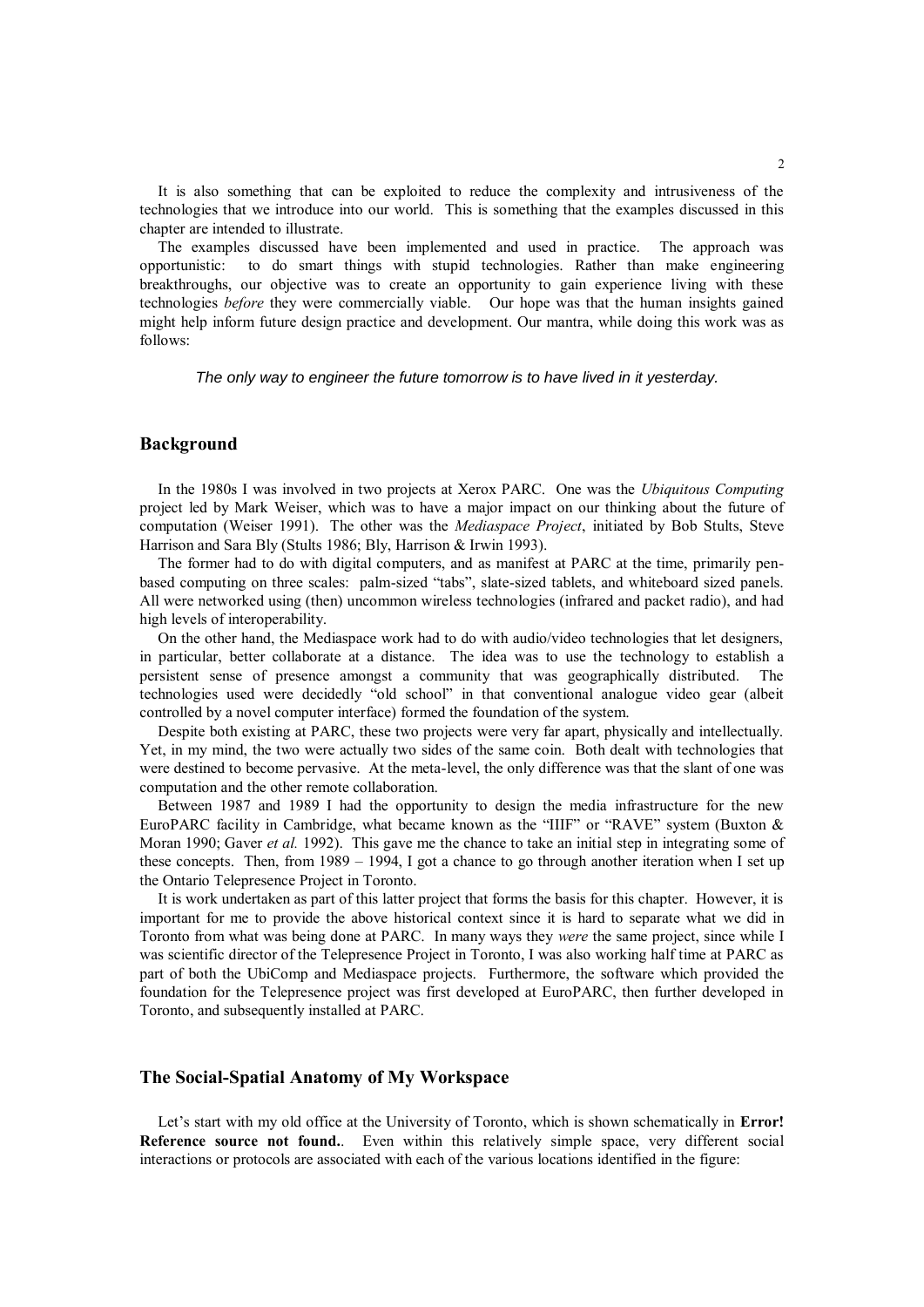

**Fig. 13.1** Schematic of my office.A number of distinct locations in the office are indicated, including the chair behind my desk (A), the chair across from my desk (B), standing space behind my desk (C), and chairs around the coffee table (D) and the door (E). Different social functions are associated with each location. The deployment of any technology in the office to support collaboration or social activities should reflect and respect these differences.

- A. My chair behind the desk.
- B. The chair across from my desk.
- C. The position beside my chair.
- D. The chairs around the coffee table.
- E. The doorway.

To get a taste of what I mean, consider a meeting with a student.

First, I might sit in my chair (A) and have the student sit across the desk from me in position (B). In this case, I am Professor Buxton, and they are not. This would likely be the situation if I were telling a student that they had failed, or if I was formally congratulating them on a great job.

Second, if I was working closely with the student on something, they might come behind my desk to position (C), while I sat in my chair. However, it would be very unusual for a stranger or someone with whom I was not working closely, or did not know, to go behind my desk.

Third, if I was having a casual meeting, or just chatting, we may sit around the coffee table in the chairs labelled (D). This would occur if the meeting was informal, and it would indicate that the relationship was more collegial than subordinate. It would be a meeting with "Bill" rather than "Professor Buxton."

Fourth, I may be working at my desk, and the student pop their head in the door to ask something. If I do not ask them in, the student would know that I was busy, not be offended, and that the conversation would be brief.

Finally, when the meeting involved a number of students, for example, rather than use my office, the meeting would take place in a conference room – a space which has its own set of conventions around space.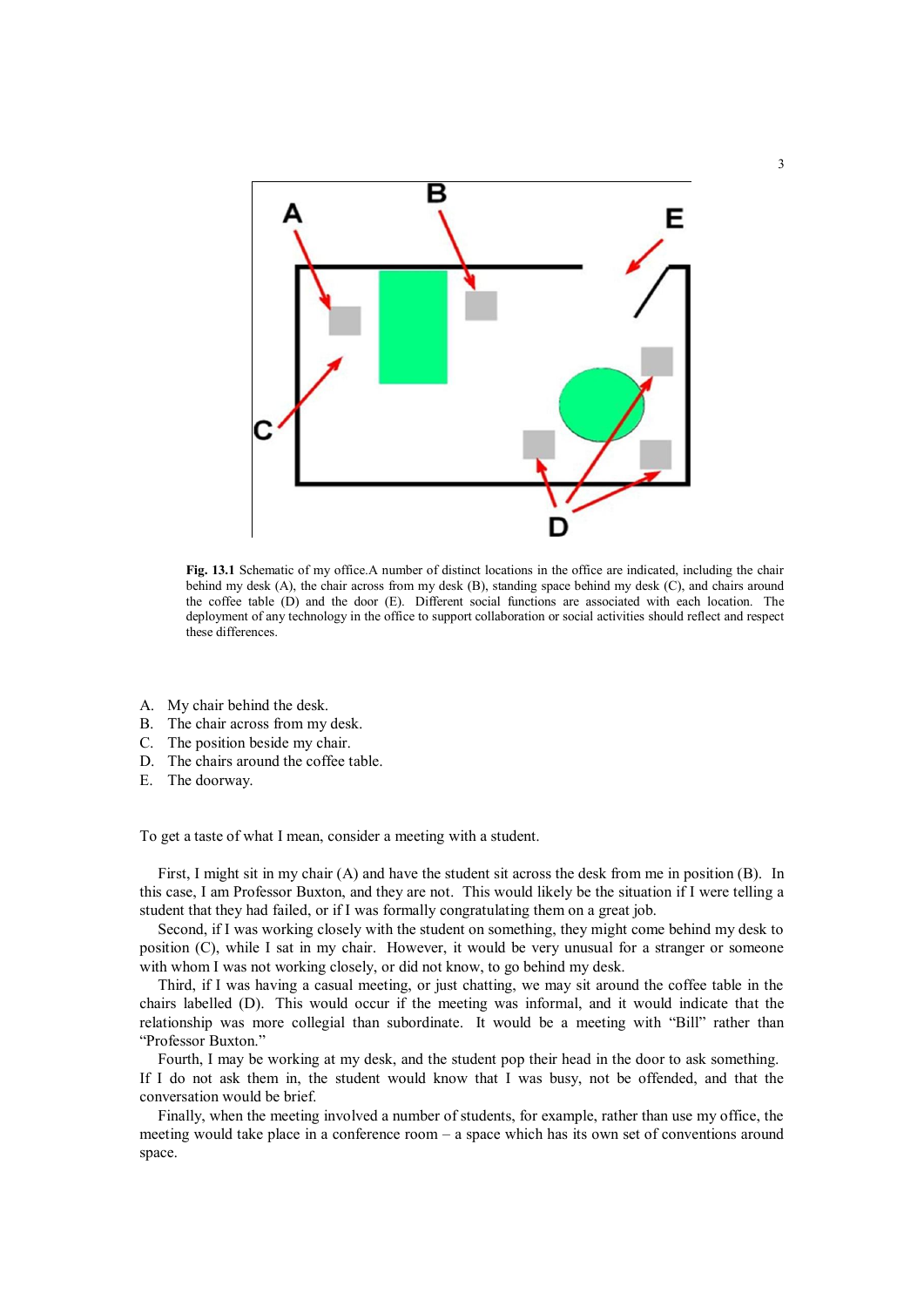Our premise is that any technology introduced into such spaces must reflect and respect these spacefunction-distance relationships. Therefore, the appropriate technologies need to be distributed at the appropriate locations within that space.

Mies van der Rohe notwithstanding, the implication of this is, *More is Less*: interaction with *more* of the right technologies spatially deployed in the appropriate locations is much *less* intrusive that channelling everything through a single general-purpose technology typically anchored to a single, and therefore generally wrong, location. In designing from this perspective, we evolved a few basic principles, including the following:

| <b>Design Principle 1:</b> Maintain a clear distinction between person space and task space                                                       |
|---------------------------------------------------------------------------------------------------------------------------------------------------|
| <b>Design Principle 2:</b> Respect the function-location relationships and conventions for all<br>present, either physically or via telepresence. |
| <b>Design Principle 3:</b> Treat electronic and physical "presences" or visitors the same.                                                        |
| <b>Design Principle 4:</b> Use the same social protocols for electronic and physical social<br><i>interactions.</i>                               |

We will now work through some examples that illustrate how we approached supporting scenarios such as those discussed above for those who were not physically present.

#### **Example: At the Desk**

Let's start with the scenario of working closely with someone at the desk. The typical configuration here is for the remote person to appear on a monitor by the desk that has a video camera placed on top of, or beside it. In our implementation, illustrated in Fig. 13.2, we already see Principle 1 kicking in, resulting from a departure from the norm. The monitor used is physically distinct from the computer screen on which the work being discussed would appear. Among other things, this prevents any contention for screen real-estate on the computer monitor. Documents and people have their own distinct place – just as in the physical world (Buxton 1992).

<span id="page-3-0"></span>

**Fig. 13.2** A Typical Desktop Video Conferencing Configuration. Conferencing is typically channelled through a video camera on top of a monitor on the user's desktop. However, that monitor is distinct from the computer monitor so as to differentiate "person space" from "task space".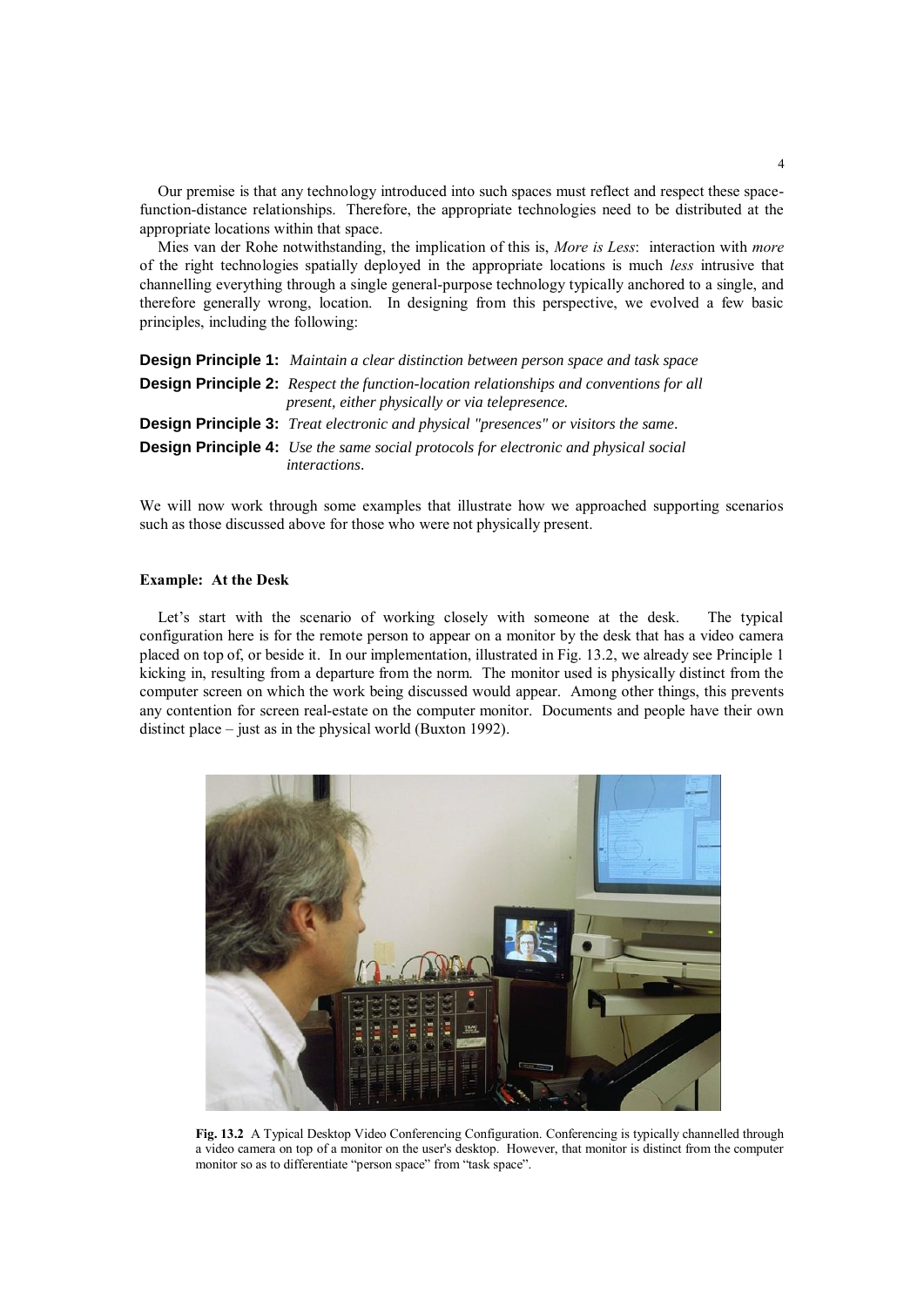Apart from the problems of approach, which we will discuss later, this configuration could be fine for some meetings, such as those where it would be appropriate for the visitor to be positioned at location B or C in my office. But what if I am sitting at my coffee table, position D, a not uncommon thing? How do I interact with the remote person if the monitor on which they appear and the camera which they see me by is by my desk pointing at my chair at location (A)? I could get up and reposition either myself or the video set-up, but that would be a disruption that need not happen.

### **Example: Around the Coffee Table**

Design Principle 2 leads us to our solution. Just as there are different places where those physically present can sit for different purposes, so should it be for the remote participant. Hence, besides the video system at my desk ([Fig](#page-3-0)), there was also a system at the coffee table ([Fig. 13.1](#page-4-0)) where a visitor could "sit" and participate in around-the-table conversations.



**Fig. 13.1** Remote Participation in an Informal Group. Here a group, including a remote participant (detail in inset), are sitting around the coffee table in my office having a casual meeting. (In position "D" relative to the schematic in Fig. 13.1).

<span id="page-4-0"></span>The visitor is able to sit at the physical location appropriate for the social function of the meeting, regardless of whether they are there physically or electronically, thereby supporting Principle 3.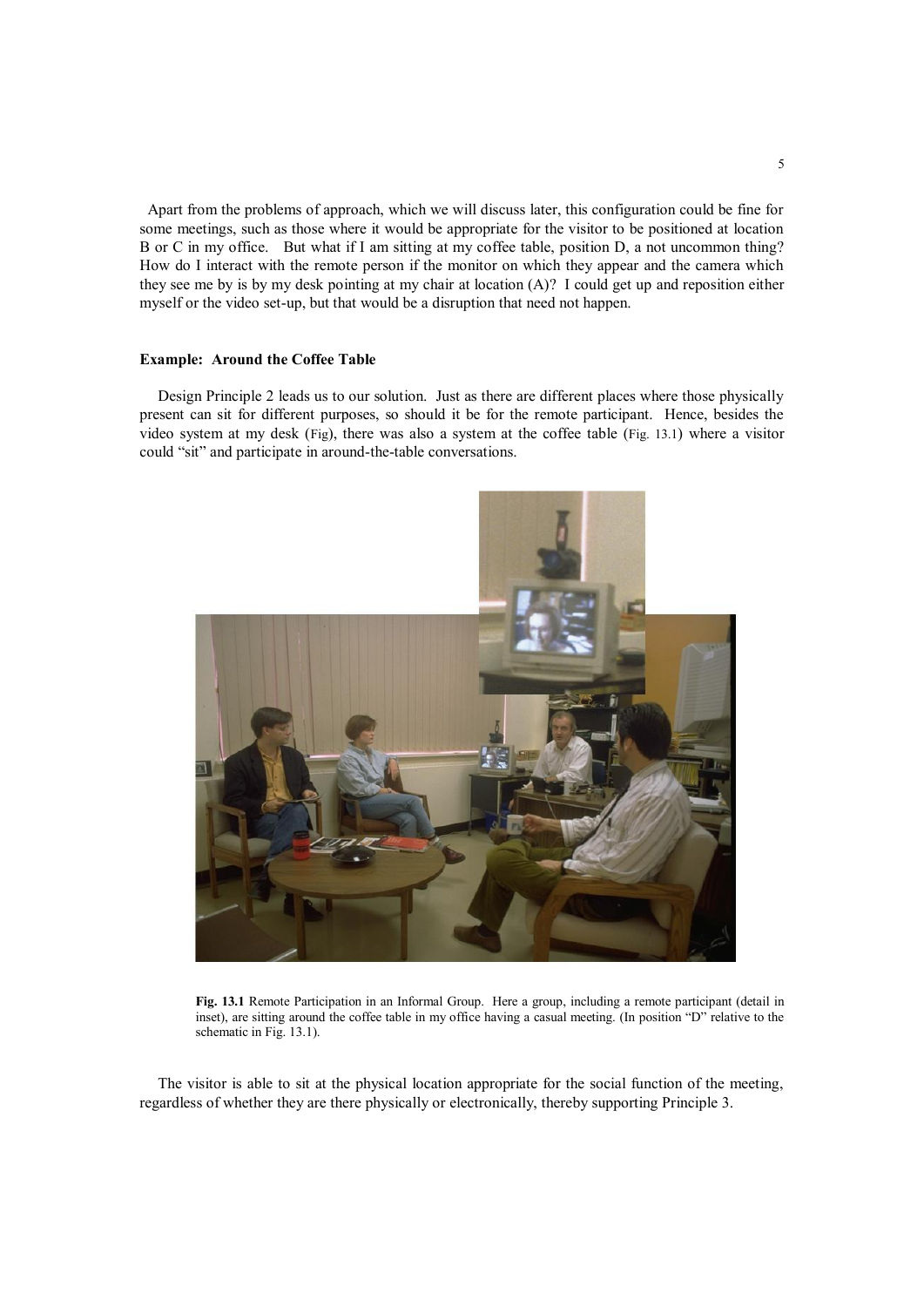#### **Example: Approach and the View from the Door**

So far so good. But there remains the small matter of how you entered my office in the first place. Social conventions are as much about transitions, such as approach and departure, as they are about being here or there. In the desktop video situation illustrated in [Fig](#page-3-0), for example, you are either there or not. When you are there, you are right in my face. Worse than that, when you arrive, you do so abruptly, in a way that violates normal social conventions of approach.





**Fig. 13.2** Maintaining Social Distance. In establishing contact, one appears by the door and has a from-the-door view via the camera, regardless of whether one approaches from the physical corridor (left image) or the electronic corridor (right image). People approaching electronically do so via a monitor and speaker mounted above the door (inset on right image). The social graces of approach are preserved, and the same social conventions are used for both physical and electronic visitors.

<span id="page-5-0"></span>[Fig. 13.2](#page-5-0) illustrates our approach to addressing this problem. When you come to my office, you come via location (E), the door. If you come physically, then all is normal. If you come electronically, you also appear by the door, but on a small video monitor mounted above it. In a manner analogous to hearing your footsteps coming down the physical corridor outside my office, I hear your approach *via*  an emitted "earcon" which emanates from a speaker by the door monitor. And, I hear you *before* you appear or can see me. When you do see me (which is at the same time I can see you), you do so from a wide-angle low-resolution camera that is integrated with the monitor that I see you on and the speaker from which I hear you. Thus, the glance that you first get is essentially the same as what you would get through the door. If I am concentrating on something or someone else, I may not see you or pay attention to you, just as would be the case if you were walking by in the hall (even though I may well hear that someone is there or has passed by). Appropriate distance is maintained. If you knock or announce yourself, I may invite you in, in which case you could take a place at my desk, or around the coffee table, whichever is more appropriate.

#### **Example: Front-to-Back-to-Front Videoconferencing**

As stated previously, not all meetings happen in my office. So let us now look at how some of these ideas apply in a small conference room. Most such rooms equipped for videoconferencing that I have used are set up more-or-less like the one shown in [Fig. 13.3](#page-6-0).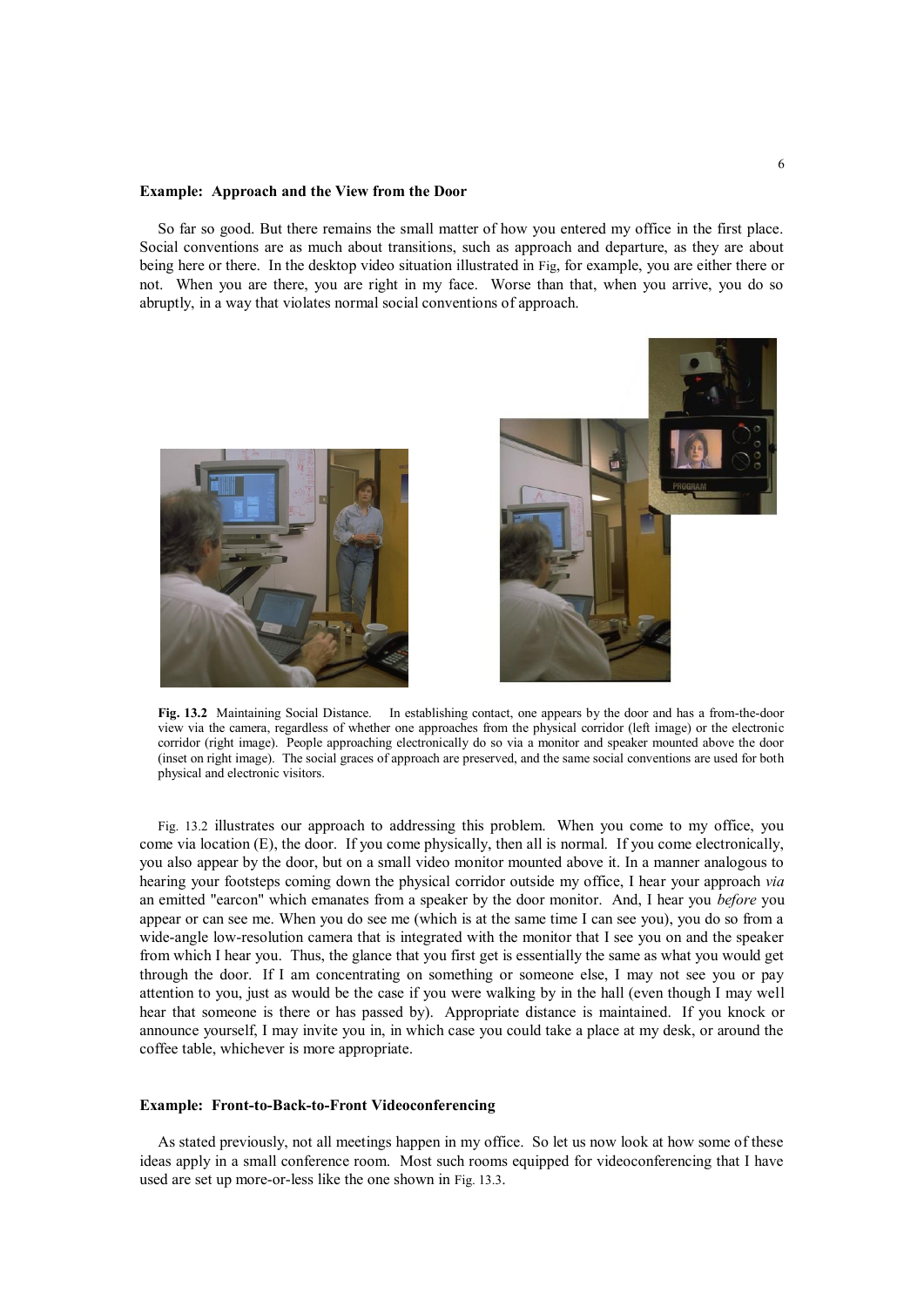

**Fig. 13.3** Front-to-Back Videoconferencing. Here the remote person is located at the front of the room. Hence, one could reasonably infer that he is presenting, since the front is the place that one presents from.

<span id="page-6-0"></span>The videoconferencing technology is at the front of the room, which is the location from which one typically presents. The problem arises when the role of remote person appearing on that front monitor is one of attendee, rather than speaker – especially if there is a physically present speaker at the front. The remote attendee likely just sees is the back of the head of the presenter, and is simultaneously a visual distraction for the other attendees. Things are socially broken in this scenario because the remote person appears at a location which violates the moral order of the meeting.

<span id="page-6-1"></span>

**Fig. 13.4** Back-to-Front Videoconferencing. Remote attendees to a meeting take their place at the table by means of video monitors mounted on the back wall. They see through the adjacent camera, hear via a microphone, and speak through their monitor's loudspeaker. The presenter uses the same conventional skills in interacting with those attending physically and those attending electronically. No new skills are required.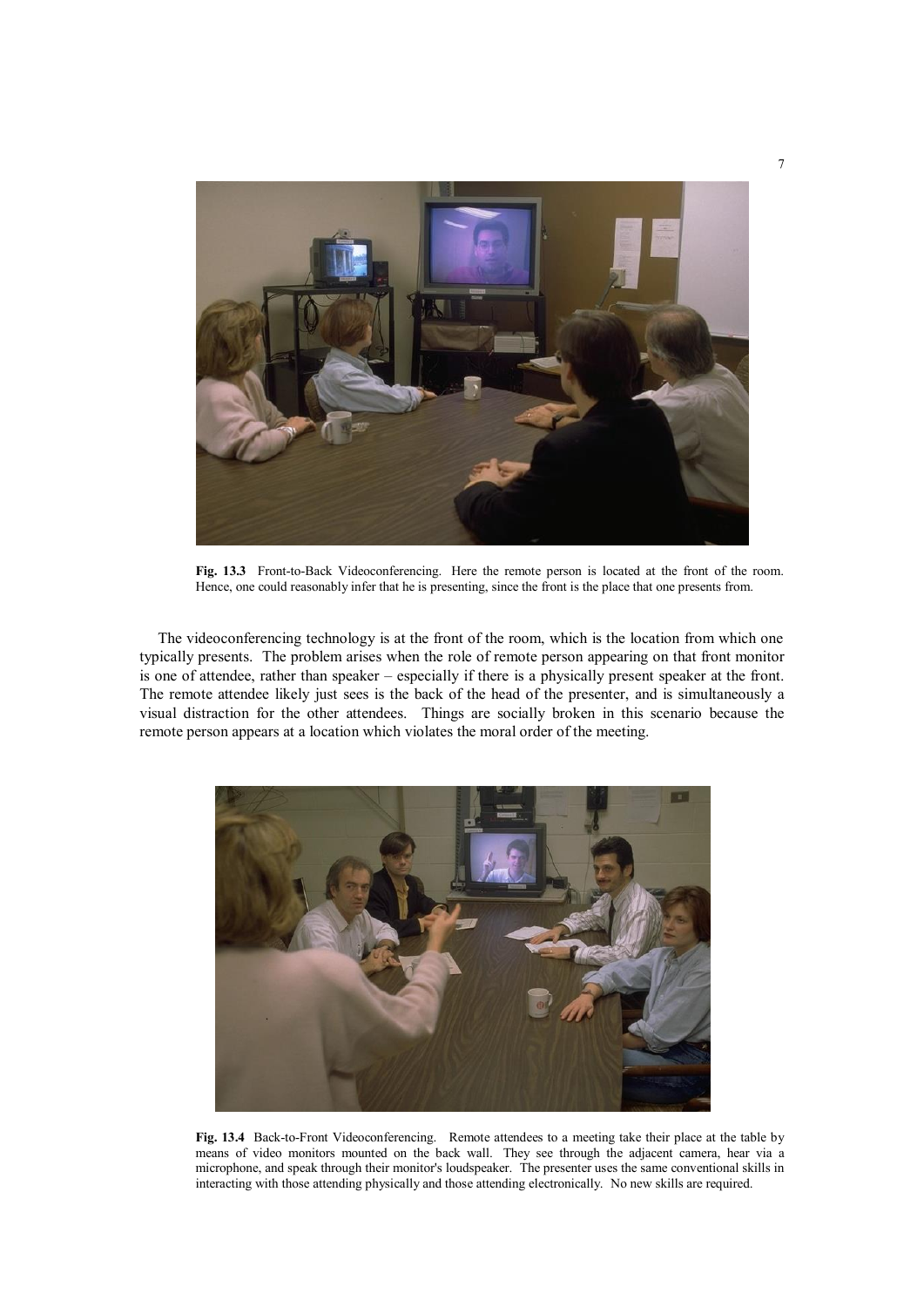The wrong way to fix this, however, is to move the conferencing gear to the back of the room. This just reverses the problem. Alternatively, what we did was provide multiple "seats" at different locations. Thus remote participants could "take a place at the table" like any other participant when not presenting. An implementation of this "back-to-front" videoconferencing is illustrated in [Fig. 13.4](#page-6-1).

Here, a presentation is being made to one remote and four local participants. Due to the maintenance of audio and video reciprocity coupled with the appropriate use of space, the presenter uses the same social mechanisms in interacting with both local and remote attendees. Stated another way, even if the presenter has no experience with videoconferencing or technology, there is no new "user interface" to learn. If someone raises their hand, it is clear they want to ask a question. If someone looks confused, a point can be clarified – no matter where they are.

#### **Example: Hydra: supporting a 4-way round-table meeting**

.

 $\overline{a}$ 

Underlying our work was a kind of mantra that reflects the attitude of ubiquitous computing: one size doesn't fit all. We experimented with different designs for different types of meetings. One of these was a technique to support a four-way meeting, where each of the participants is in a different location. It was designed to capture many of the spatial cues of gaze, head turning, gaze awareness (Ishii, Kobayashi & Grudin, 1992) and turn taking that are found in face-to-face meetings. Consistent with the design principles outlined above, we do this by preserving the spatial relationships "around the table"<sup>3</sup> . This is illustrated in [Fig. 13.5](#page-7-0).



<span id="page-7-0"></span>**Fig. 13.5** Using Video "Surrogates". The photo on the left shows a 4-way video conference where each of the three remote participants attends via a video "surrogate." By preserving the "round-table" relationships illustrated schematically on the right, conversational acts found in face-to-face meetings, such as gaze awareness, head turning, etc. are preserved.

Each of the three remote participants are represented by a small video surrogate. These are the small Hydra units seen on the desk (Sellen, Buxton & Arnott, 1992; Buxton, Sellen & Sheasby, 1997). Each provides a unique view of one of the remote participants, and provides each remote participant a unique view of you. The spatial relationship of the participants is illustrated by the "round-table" on the right. Hence, relative to you, person A, B and C appear on the Hydra units to your left, front and right, respectively. Likewise, person A sees you to their right, and sees person B to their left.

Collectively, the units shown in the figure mean that the user has three monitors, cameras and speakers on their desk. Yet, the combined footprint is less than that of a conventional telephone.

<sup>&</sup>lt;sup>3</sup> This idea of using video surrogates in this way for multiparty meetings turns out not to be new. After implementing it ourselves, we found that it had been proposed by Fields (1983).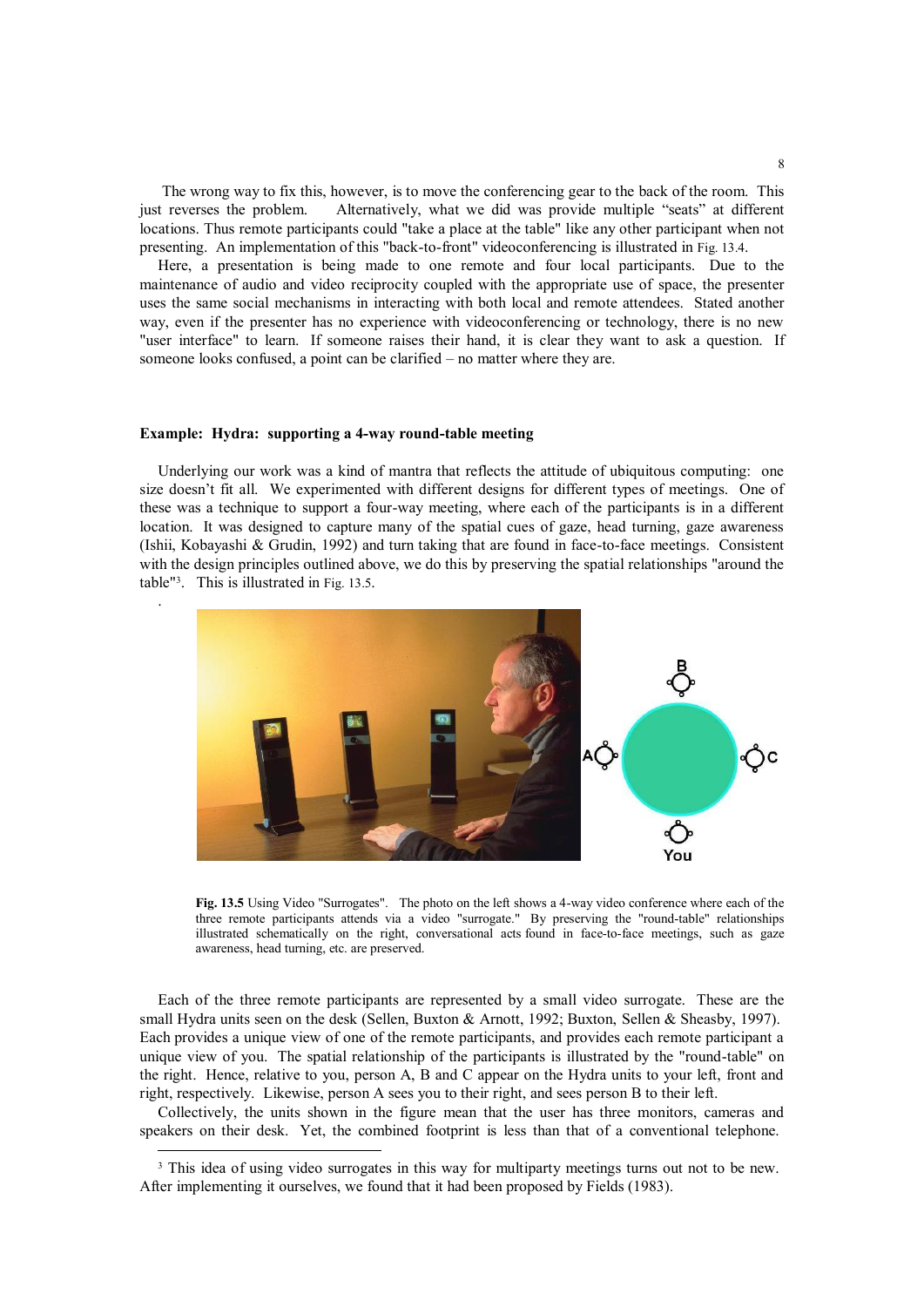These Hydra units represent a good example of transparency through ubiquity. This is because each provides a distinct location for the source of each remote participant's voice. As a result, due to the resulting "cocktail party effect", the basis for supporting parallel conversations is provided. This showed up in a formal study that compared various technologies for supporting multiparty meetings (Sellen, 1992). The Hydra units were the only technology tested that exhibited the parallel conversations seen in face-to-face meetings.

The units lend themselves to incorporating proximity sensors that would enable aside comments to be made in the same way as face-to-face meetings: by leaning towards the person to whom the aside is being directed. Because of the gaze awareness that the units provide, the regular checks and balances of face-to-face meetings would be preserved, since all participants would be aware that the aside was being made, between whom, and for how long.

None of these every-day speech acts are supported by conventional designs, yet in this instantiation, they come without requiring any substantially new skills. Again, there is no "user interface."

Finally, we can augment the basic Hydra units by placing a large format display behind them. As shown in [Fig. 13.6](#page-8-0) this is used to function like a large electronic "whiteboard" which enables the user to easily direct their glance among the other three participants and the work being discussed. Furthermore, if all four participants have their environments configured the same way, and the same information is displayed on each of the large displays, then each has optimal sight lines to the "whiteboard." Here is a case where the combination of electronic and physical space (Buxton, 1992) provides something that is an improvement on the traditional physical world where, if the physical whiteboard were across from you, it would be behind person "B" sitting opposite you. Furthermore, note that the awareness that each participant has of who is looking at who (so-called "gaze awareness") extends to the "whiteboard".



<span id="page-8-0"></span>**Fig. 13.6** Seamless Integration of Person and Task Space. The photo on the left also shows a 4-way video conference using the Hydra units. However, this time, a large electronic "whiteboard" containing the information being discussed appears behind the units. As illustrated in blue in the schematic on the right, the same display can appear behind the units at each of the four sites, thereby giving each participant ideal sight lines to the "same" whiteboard (something that does not occur in same-place round-table meetings.) Furthermore, gaze awareness now extends to whether one is looking up at the "whiteboard" or at a person, thereby seamlessly blending person and task space.

#### **Example: Size Matters**

Scale, as well as location is important in terms of its ability to affect the quality of interaction in a Mediaspace. Consider the impact of electronically sitting across the desk from one another, as illustrated in [Fig](#page-3-0) compared to [Fig. 13.7](#page-9-0), where, the remote participant appears life-size across the desk. In this case, we are using essentially the same configuration as we saw in [Fig. 13.6](#page-8-0); however, in this case the large display is showing the image of the remote person in a 1-on-1 conversation. I am captured by the Hydra camera, but the large display replaces the Hydra monitor. A number of significant points arise from this example.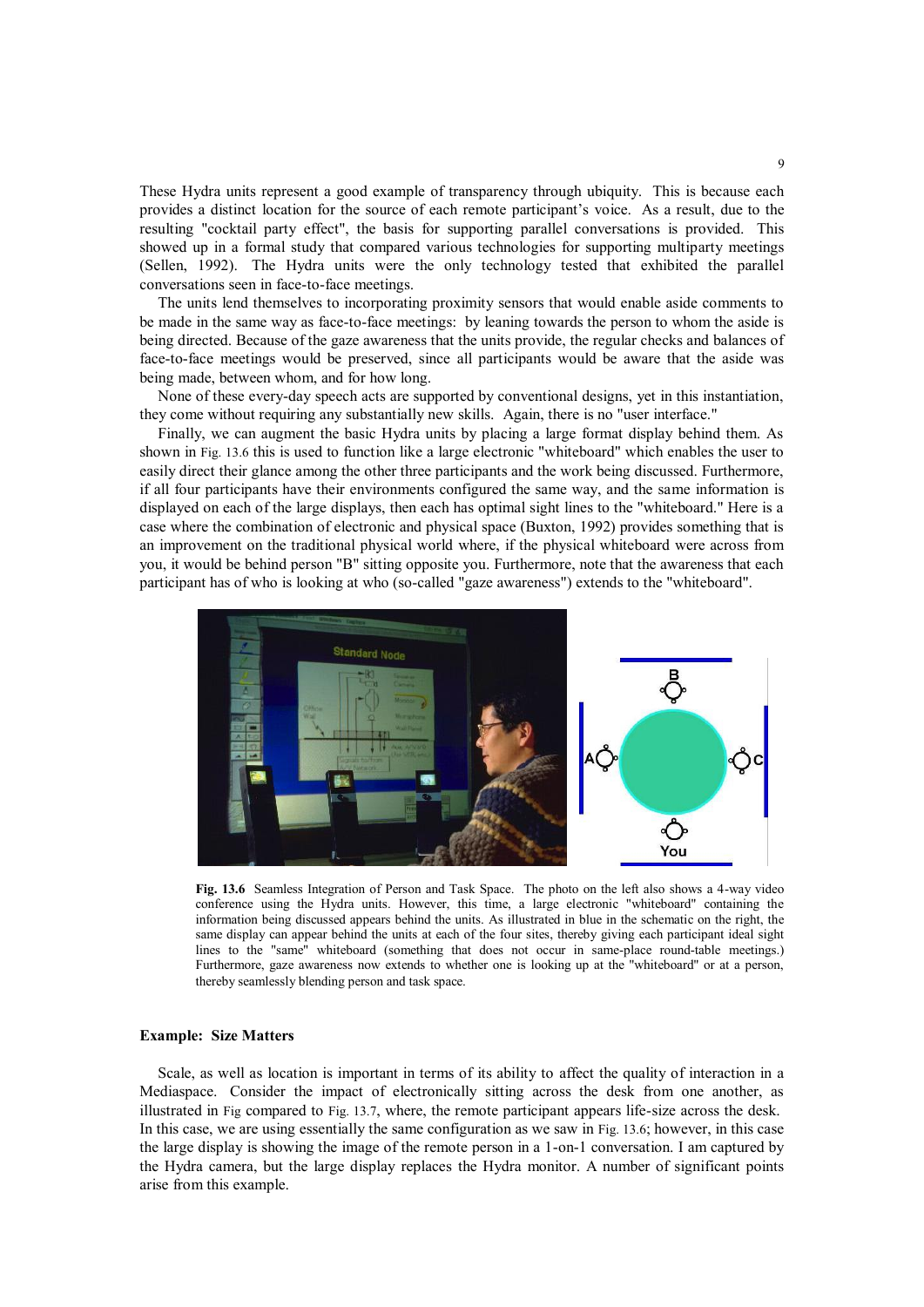

<span id="page-9-0"></span>**Fig. 13.7** Face-to-Face. In this scenario, each participant has a computerized desktop on which the same information is displayed. The intention is to capture the essence of working across the desk from one-another. Each sees the remote participant life-size. The video camera (from a Hydra unit) is unobtrusive on the desk. Participants interact with the computer using a stylus. When one participant looks down to their desktop, their eyes seem to project into the space of the other, thereby strengthening the sense of telepresence. While there is a considerable amount of technology involved, it is integrated into the architectural ecology. What one gets is lots of service and lots of space, not lots of gear and appliances.

First, it is not like watching TV. Due to the scale of the image, the borders of the screen are out of my main cone of vision. The remote person is defined by the periphery of their silhouette, not by the bezel of a monitor. Second, by being life size, there is a balance in the weight or power exercised by each participant. Third, and perhaps most important, the gaze of the remote participant can traverse into my own physical space. When the he looks down on his desk, my eyes are directed to the same location on my desk that he is gazing at on his. Our gaze traverses the distance, thereby strengthening the sense of presence. What is central to this example is the contrast between the simplicity and naturalness of the environment and the potency of its functionality. In keeping with the principle of invisibility, a powerful, non-intrusive work situation has been created.

# **Recapitulation: From the Macro to the Micro**

Throughout this chapter, I have referred to the notion of "task space" and "person space" and emphasized the importance of keeping them separate. Before concluding, I want to drill down on this because something is missing, a bridge, which emerges if we look at things at finer granularity.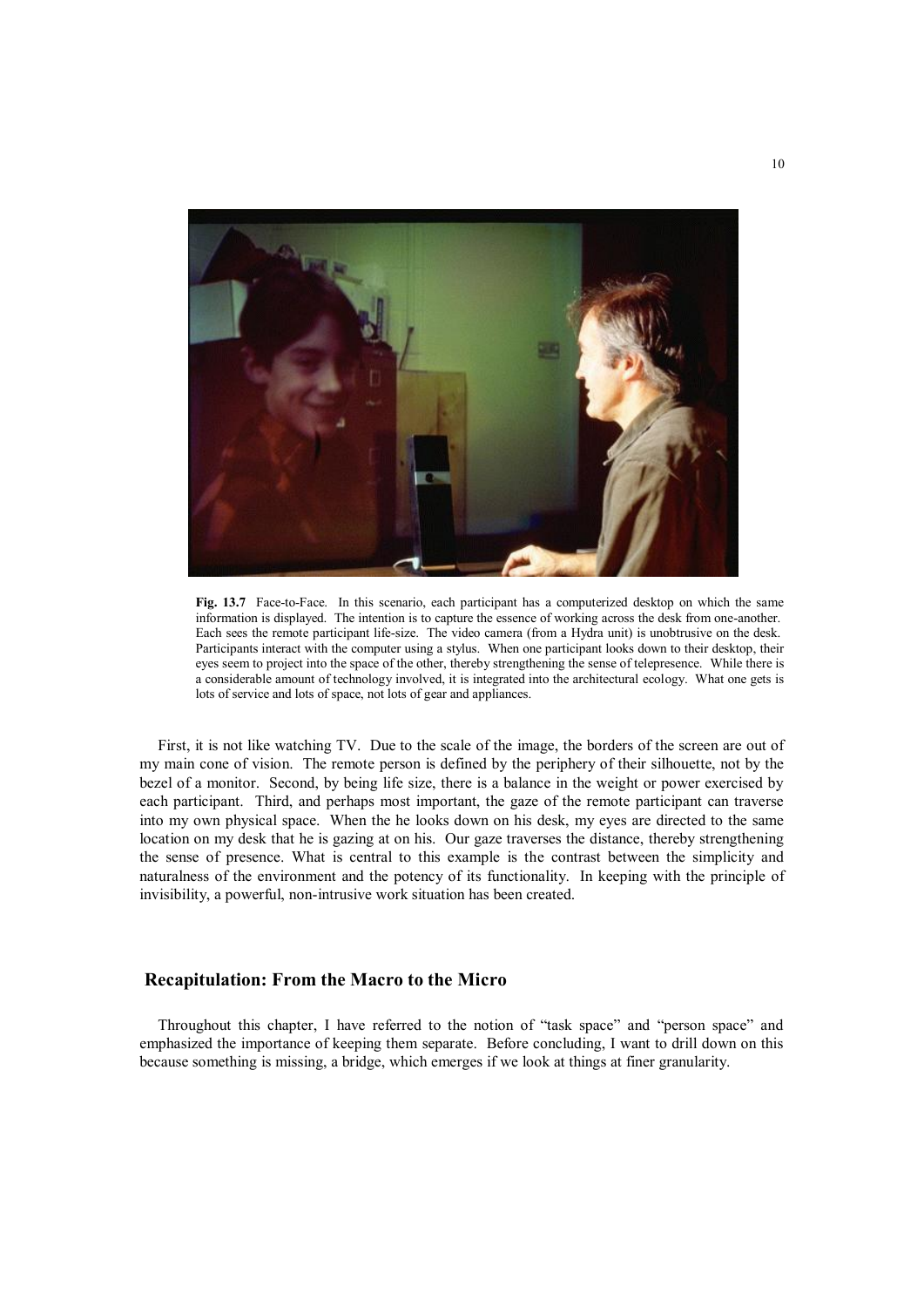

**Fig. 13.8** Referencing with Shadows. In this example from Tang and Minneman's 1991 Videowhiteboard, one sees the remote person, but not like we have seen in the other examples. Here what is important is the relationship between shadow relative to the work.

The heart of what I am getting at is that there is a place where the space of the person and the task overlap, and this is what I am going to call *reference space.* This is perhaps best explained by referring to Tang and Minneman's 1991 *Videowhiteboard* system, illustrated in Fig. 13.10. Contrast this to the photograph in Fig. 13.8. In both cases one can see the remote participant(s) and the work being done in both cases on a large rear projection screen. But here the similarities disappear rather quickly. In Fig. 13.10, one can see no details of the remote person's face, such as their eyes or where they are looking. On the other hand, in Fig. 13.8, the only way that people can point or gesture is with a single point, controlled by a mouse or stylus. This restricts them to the gestural vocabulary of a fruit fly. What a contrast to Fig. 13.10 where one has the full use or both hands and the body to reference aspects of the work through gestures. As well, the sharpness and contrast of the shadows provide strong cues that help one anticipate what the remote person is about to do, and where.

What Tang and Minneman gave us was a reminder that rich body language and gesture are important components of collaborative action. I would add is that it is useful to consider such overlaying of the human gesture on the work surface as a separate notion, distinct from – but complementary to – task space and person space. This is something that is starting to get traction in more recent work, such as C-Slate (Izadi, *et al* 2007), among others.

To summarize, I would identify three distinct types of spaces that need to be considered at the micro level of collaboration:

- 1. *Person space:* this is the space where one reads the cues about expression, trust, gaze. It is where the voice comes from, and where you look when speaking to someone.
- 2. *Task space:* this is the space where the work appears. If others can see it, it is shared. If not, it is private. Besides viewing, this is the space where one does things, such as marking or creating. One changes things here.
- 3. *Reference space:* the is the space within which the remote party can use body language to reference the work – things like pointing, gesturing. It is also the channel through which one can sense proximity, approach, departure, and anticipate intent. Like the task space, there are different types. In this case, the types vary according to richness, with a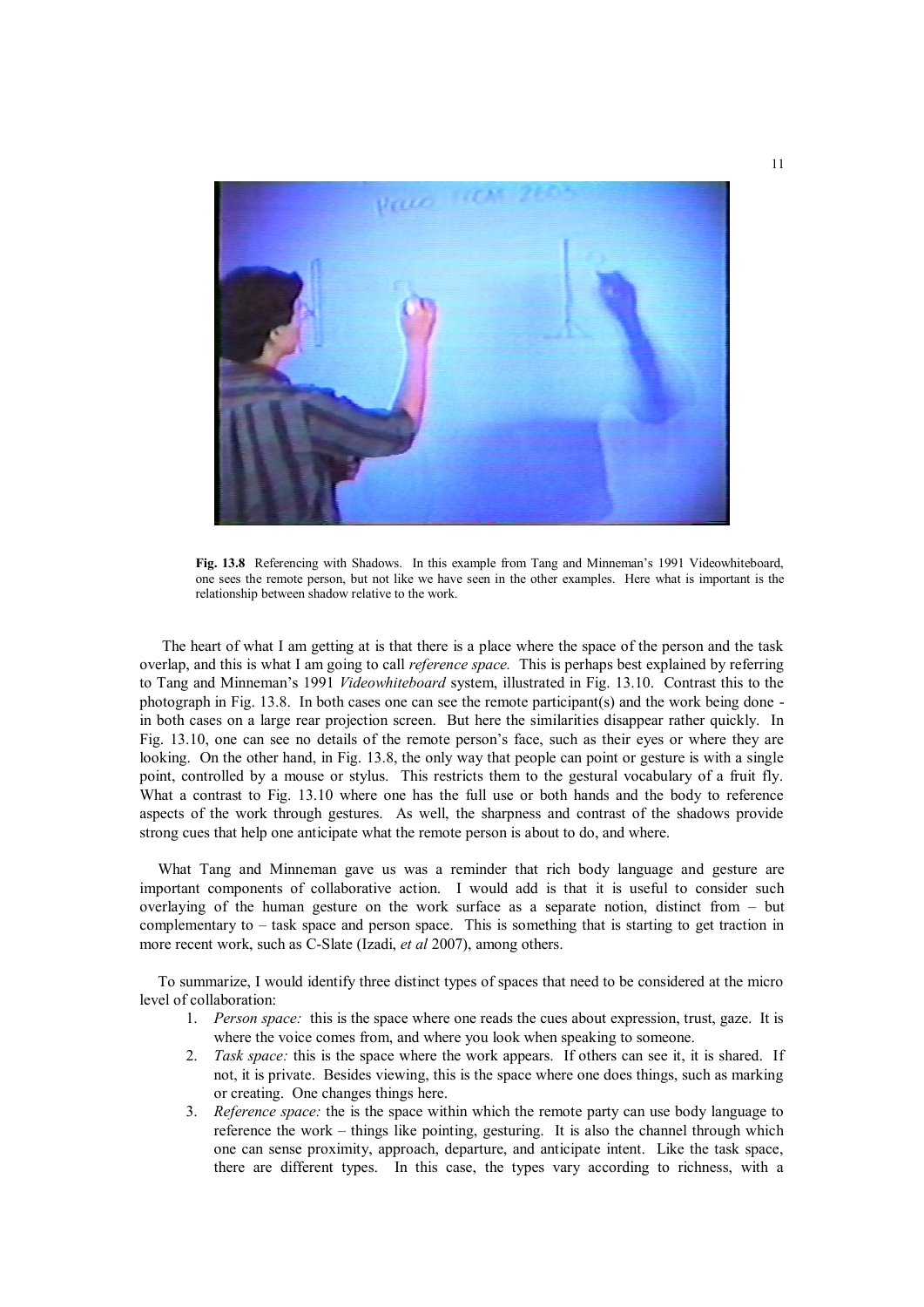telepointer being pretty low on the scale, and the shadows of Tang and Minneman fairly high.

The reason that I make these distinctions is to emphasize that person space and reference space need not be the same thing. The most interesting evidence of this is that one can have both, yet disconnected. For example, in Fig. 13.10, if there was a high quality video image of the remote person's head hanging like a rear-view mirror of the left of the frame, there would be no disorientation in seeing the shadow of the body, including the head superimposed on the work surface, and the video image of the face to the left. The reason is that they serve different purposes, even if they are the same person. In some ways, this is not dissimilar to our ability to "point" with a mouse, where our hand is on the desk, while our eye tracks the cursor.

The importance of this is directly related to the importance of being able to effectively frame and make reference to things that we are working on in the everyday world. It is a rich form of communication, and telepresence systems that do not support it well will be impoverished as a result – no matter how good the audio and video might otherwise be.

## **Summary and Conclusions**

Even with the best design, the systems that we create impose a load on our users. The problem is, in all likelihood, the reason that they adopted the technology in the first place was because they were already pushing the limits of what they could handle. Hence, our job is to ensure that we take best advantage of the skills that they already have, so that we minimize things that they have to do or learn. In the world of telepresence and mediaspaces, the knowledge and skills that offer the lowest hanging fruit, are those associated with our collective understanding of place, location, distance, function, and meaning. And yet, the potential of these same skills is all too often ignored in our designs. The hope is that the work described in this chapter helps shed some light on this potential.

# **References**

- Bly, S., Harrison, S. & Irwin, S. (1993). Media Spaces: bringing people together in a video, audio and computing environment. *Communications of the ACM*, 36(1), 28-47.
- Buxton, W. (2006). Space-Function Integration and Ubiquitous Media. In M. Shamiyeh (Ed.). *Towards and Interactive and Integrative Design Proce*ss*.* Linz, Austria: DOM Publications, 248-271.
- Buxton, W. (1992). Telepresence: Integrating Shared Task and Person Spaces . *Proceedings of Graphics Interface '92,* 123-129. Earlier version appears in Proceedings of Groupware '91, Amsterdam, Oct. 29, 1991, 27-36.
- Buxton, W. (1995). Integrating the Periphery and Context: A New Model of Telematics. *Proceedings of Graphics Interface '95*, 239-246.

**Acknowledgments** The ideas developed in this essay have evolved over countless discussions with colleagues at Rank Xerox EuroPARC, Xerox PARC and the Ontario Telepresence Project. To all of those who have helped make these such stimulating environments, I am very grateful. I would like to especially acknowledge the contributions of Abi Sellen, Sara Bly, Steve Harrison, Mark Weiser, Brigitta Jordan and Bill Gaver. Finally, I would like to acknowledge the contribution of my wife, Elizabeth Russ, who made many helpful comments on the manuscript. The research discussed in this paper has been supported by the Ontario Telepresence Project, Xerox PARC and the Natural Sciences and Engineering Research Council of Canada. This support is gratefully acknowledged.